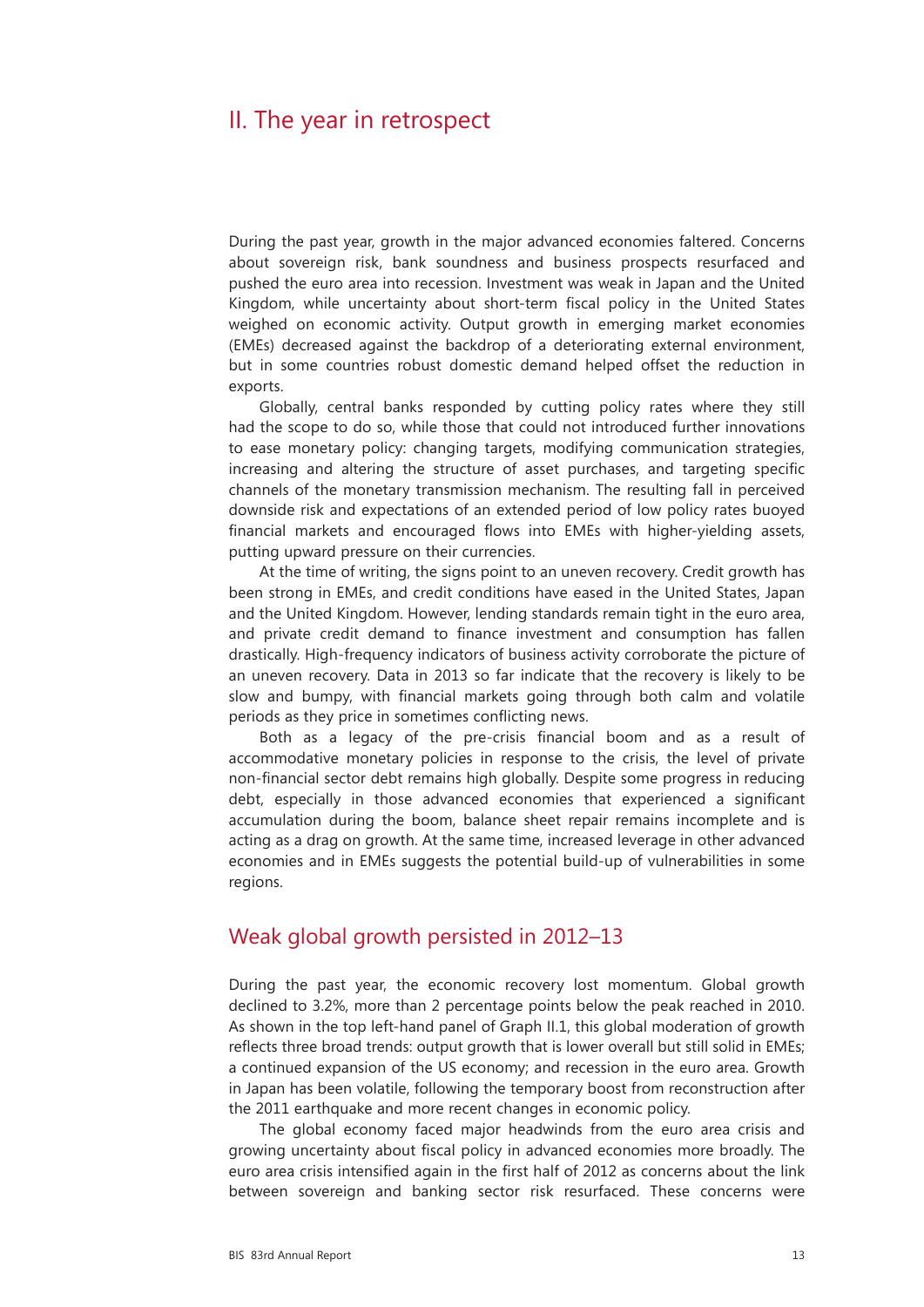#### Global economic activity Graph II.1 and Graph II.1 and Graph II.1 and Graph II.1 and Graph II.1 and Graph II.1



 $1$  Based on IMF aggregate.  $2$  In terms of total exports.  $3$  Definitions may vary across countries.  $4$  Weighted average based on the labour force of Australia, Canada, Denmark, Japan, New Zealand, Norway, Sweden and the United Kingdom. <sup>5</sup> Weighted average based on the labour force of Brazil (from October 2001), Chile, China, Chinese Taipei, Colombia, the Czech Republic, Hong Kong SAR, Hungary, Indonesia, Korea, Malaysia, Mexico, Peru (from March 2001), the Philippines, Poland, Russia, Singapore, South Africa, Thailand and Turkey. <sup>6</sup> Weighted average of the economies listed based on 2005 GDP and PPP exchange rates. Consumer prices measured by CPI, except for India (wholesale prices); for commodity prices, S&P GSCI commodity spot. <sup>7</sup> The euro area, Japan, the United Kingdom and the United States. <sup>8</sup> The economies listed in footnote 5 plus India.

Sources: IMF, *Direction of Trade Statistics*, *International Financial Statistics* and *World Economic Outlook*; Datastream; national data; BIS calculations.

reflected in a sharp increase in Spanish and Italian government bond yields. In Spain, the yield on 10-year government bonds increased to 7.6% in July 2012 following the government's request for financing to recapitalise the banking system, while in Italy government bond yields rose to 6.6%. The intensification of the euro area crisis in 2012 also contributed to higher risk premia in global financial markets. At the same time, yields on safe haven bonds decreased, with yields on German and US 10-year bonds falling by around 50 basis points.

In 2012, the deepening euro area crisis also had an impact on global activity through trade linkages. The top right-hand panel of Graph II.1 shows that EME exports to the euro area contracted significantly more than those to the United States. In contrast, the relative strength of emerging market economies saw intra-EME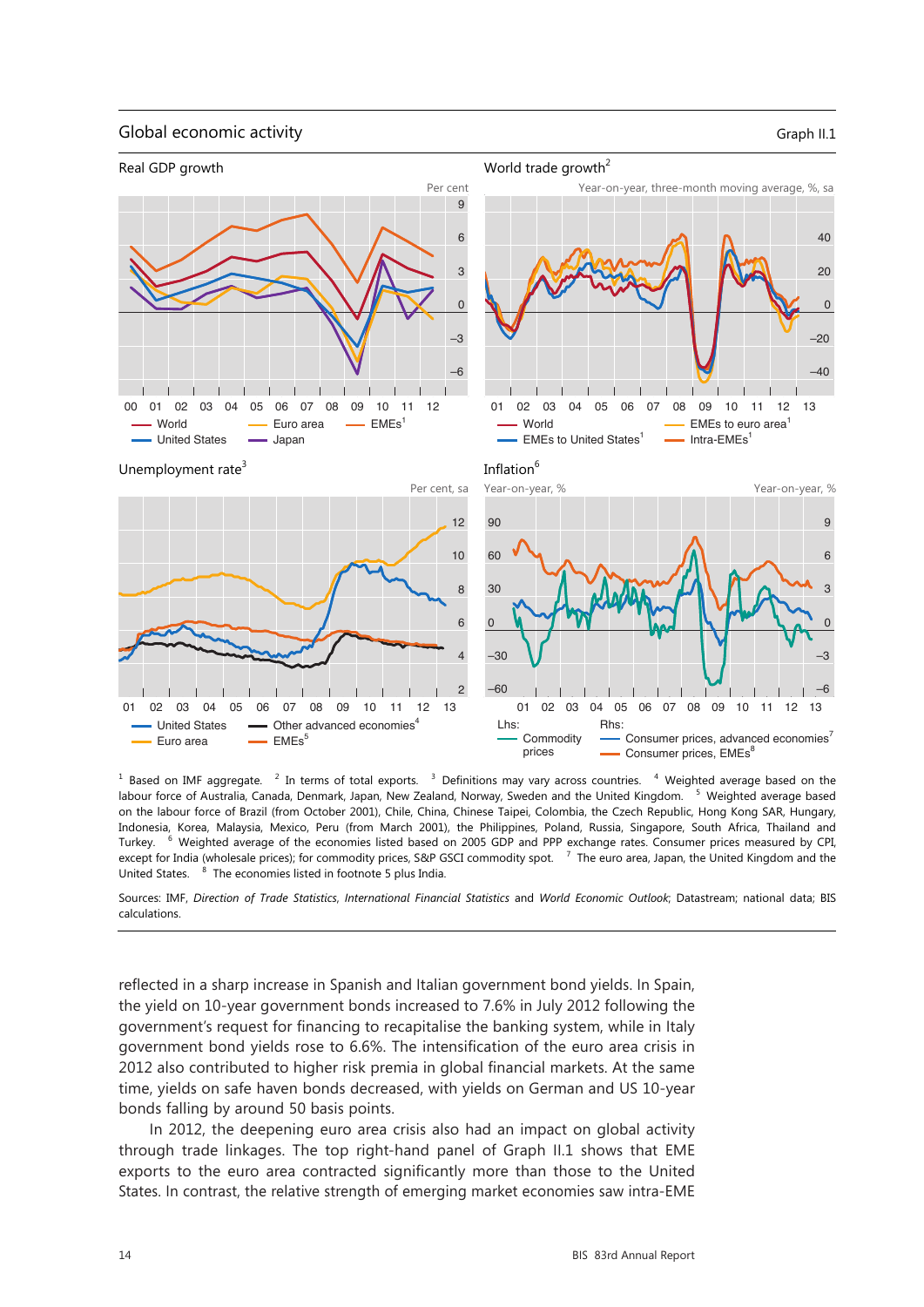exports grow by around 10%. The net effect of these different patterns was a stagnation in world trade.

Domestic demand in advanced economies remained lacklustre, with uncertainty about fiscal policy weighing on sentiment. In Europe, the recession complicated the task of meeting budget deficit targets. In the United States, the combination of expiring tax cuts and across-the-board government spending cuts (the fiscal cliff) was avoided, but at the time of writing uncertainty persists about the impact of other automatic budget cuts. Although consumption and investment grew relatively strongly, they were not sufficient to make a significant dent in the unemployment rate, which decreased only gradually to around 7.5%. Unemployment continued to rise in the euro zone, reaching a new high of 12%, and remained broadly unchanged elsewhere (Graph II.1, bottom left-hand panel).

In connection with the weakness of global economic activity, commodity prices have decreased since last November, contributing to a reduction in global inflationary pressures (Graph II.1, bottom right-hand panel). Average inflation in advanced and emerging economies decreased to below 2% and 4%, respectively. The reduction in inflationary pressures provided central banks with some space to increase the degree of monetary stimulus.

In emerging economies, GDP growth decreased to 5% in 2012 (Graph II.1, top left-hand panel). Nevertheless, economic performance varied across countries. In some, including Indonesia, Peru and the Philippines, GDP growth remained solid, driven by strong fixed investment and consumption, while in others domestic demand was constrained by the delayed impact of monetary policy tightening in 2011 to cool both inflationary pressures and domestic real estate market conditions. In China, GDP growth decreased to 7.8% from 9.3% in 2011 as investment in the manufacturing sector slowed. In Brazil, output grew by less than 1%, with gross fixed capital formation particularly weak in 2012. In India, growth was affected by a significant slowdown in consumption and fixed investment.

High-frequency indicators of business activity point to an uneven recovery in the first part of 2013. The purchasing managers' index (PMI) in the United States improved from mid-2012 into February 2013 (Graph II.2, left-hand panel). In Japan, the PMI increased in early 2013. There are also limited signs of improvement in business activity in EMEs (Graph II.2, right-hand panel). The PMI in China has improved slightly since the middle of 2012. In the euro area, the worsening slump in business activity appears to have been mitigated by policy action, and there are some encouraging signs, especially in Germany (Graph II.2, left-hand panel). However, the index for the euro area as a whole has still not risen back above 50, which would indicate improving business conditions.

Euro area banking sector stresses resurfaced in March 2013 in Cyprus. This resulted in the restructuring of the largest Cypriot bank and resolution of the second largest (causing significant losses for uninsured depositors), the imposition of temporary capital controls and the provision of €10 billion in official financial assistance. Broader contagion from the Cypriot bank bail-in was limited, however, and liquidity conditions remained stable across markets. Several factors may have contributed to this somewhat muted market reaction. The first was a perception among market participants that the crisis in Cyprus, and the nature of its bank bail-in, were unique and small in scale. At the same time, tail risk was contained by continued monetary accommodation and backstop measures adopted by the ECB.1

<sup>1</sup> For more details, see the analysis in "Market reactions to the banking crisis in Cyprus", *BIS Quarterly Review*, June 2013, p 9.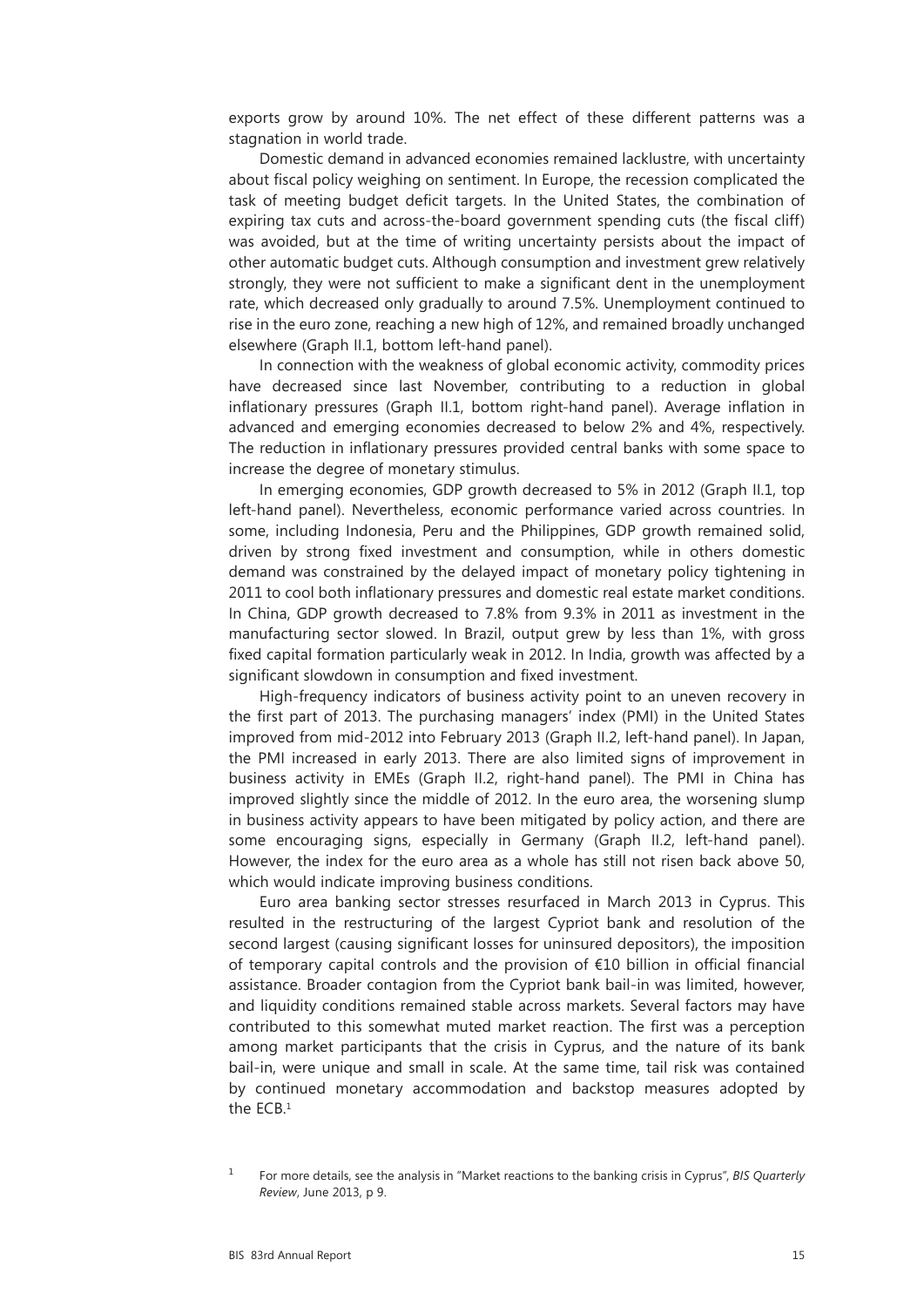### Business activity<sup>1</sup> Graph II.2



 $1$  Manufacturing purchasing managers' indices (PMIs); for the United States and euro area, composite PMIs.  $2$  Weighted average based on the 2005 GDP and PPP exchange rates of Hungary, Mexico, Russia, Singapore, South Africa and (from August 2006) Turkey.

Source: Bloomberg.

## Central bank actions boosted financial markets

Against the backdrop of weaker growth and receding inflationary pressures in 2012, central banks in both advanced and emerging economies injected further stimulus into the economy. A number of central banks cut policy rates to counteract the impact from the fall in aggregate demand (Graph II.3). The ECB lowered its main refinancing rate to 0.50% and reduced the deposit facility rate to zero (Graph II.3, left-hand panel). Policy rates were also lowered in other advanced economies (including Australia and Sweden).

In emerging economies, the monetary policy tightening that had started with the global recovery in 2010 came to an end. The Reserve Bank of India eased its monetary policy stance, cutting both the repo rate and the cash reserve ratio by 125 and 200 basis points, respectively, from the beginning of 2012. The People's Bank of China lowered its benchmark deposit and lending rates by 50 basis points while differentiating credit policies applied to the real estate sector. The Central Bank of Brazil reduced rates by 500 basis points starting in August 2011, although domestic inflationary pressures have more recently forced a partial reversal. Policy rates were also cut in the Czech Republic, Hungary, Mexico and Poland, among others.

Other central banks with policy rates already at the effective zero lower bound used an increasing variety of policy innovations to further ease monetary policy. In the United States, the Federal Reserve changed its communication policy of forward guidance in December 2012, committing to keep the federal funds rate below 0.25% for at least as long as unemployment remains above 6.5%, provided inflation expectations stay well anchored. In January 2013, the Bank of Japan introduced a 2% inflation target.

There have also been a number of changes to large-scale government bond purchase policies over the past year. In contrast to previous rounds of asset purchases, the Federal Reserve made its asset purchase programmes open-ended, purchasing initially \$45 billion of US Treasuries a month, and stating that it would continue purchases until the labour market outlook had substantially improved. The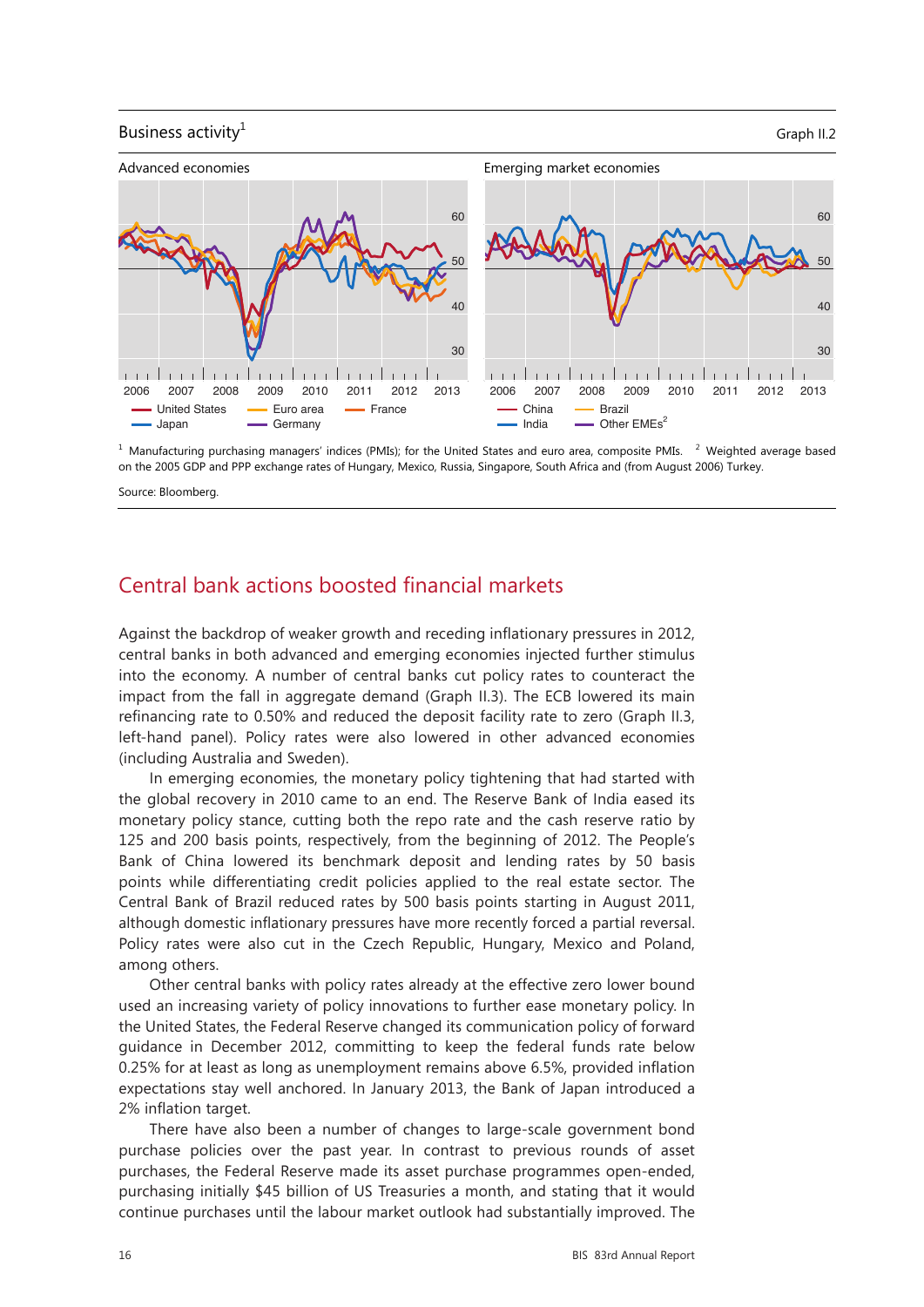### Policy rates $<sup>1</sup>$ </sup>





<sup>1</sup> Policy rate or closest alternative; for target ranges, the midpoint of the range. The dots and crosses show the JPMorgan Chase forecast as of 31 May 2013 for the policy rates in June 2013, September 2013, December 2013, March 2014 and June 2014. Median forecast from Bloomberg as of 31 May 2013 for Norway, Sweden and Switzerland. Aggregates are weighted averages based on 2005 GDP and PPP exchange rates. <sup>2</sup> Australia, Canada, New Zealand, Norway, Sweden and Switzerland. <sup>3</sup> Chinese Taipei, Hong Kong SAR, Indonesia, Korea, Malaysia, the Philippines and Thailand.  $4$  Chile, Colombia, Mexico and Peru.

Sources: Bloomberg; Datastream; JPMorgan Chase; national data.

Bank of Japan's Quantitative and Qualitative Monetary Easing aims to double the monetary base, increasing the amount of Japanese government bond holdings at an annual rate of ¥50 trillion, and to extend the average maturity of its government bond purchases to around seven years.

The ECB introduced facilities to conduct Outright Monetary Transactions (OMTs), a backstop that allows unlimited sovereign bond purchases when a member country submits to a macroeconomic adjustment programme. OMTs are designed to address severe distortions in the pricing of sovereign debt in some euro area countries. At the time of writing, they had remained unused.

The Federal Reserve, Bank of Japan and Bank of England also used policy instruments to target specific parts of the monetary transmission mechanism. The Federal Reserve resumed its purchases of mortgage-backed securities, while the Bank of Japan announced plans to purchase exchange-traded funds and Japanese real estate investment trusts. The Bank of England and Bank of Japan introduced the Funding for Lending Scheme and the Loan Support Program, respectively. These schemes provide incentives to increase the supply of loans by linking cheaper bank funding to lending activity.

## Policy supported financial markets

Expectations of low policy rates over the near future (Graph II.3, left-hand panel) and the effects of the new rounds of large-scale asset purchases initially kept nominal 10-year government bond yields below 2% in the United States, Germany 3 and the United Kingdom (Graph II.4, left-hand panel). More recently, however, yields started to increase. In the United States, this may have been related to improvements in labour market conditions and concerns about the path of future asset purchases. In Japan, nominal government bond yields initially fell below 1%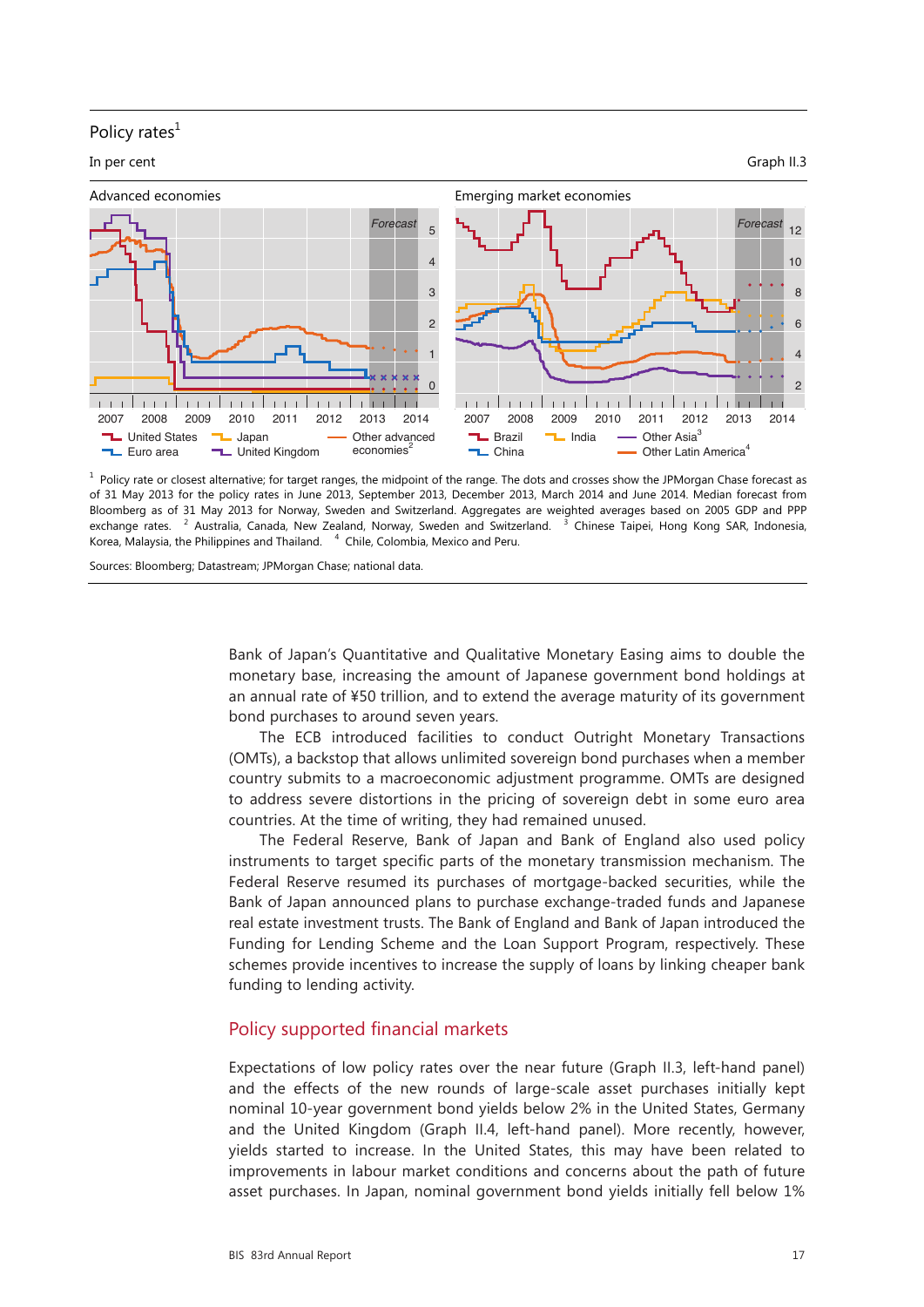#### Government bond yields and equity prices Graph II.4



 $1$  Calculated from a basket of French and German government bonds.  $2$  Government bond yields less inflation swaps (for Germany, euro inflation swap).

Sources: Bloomberg; Datastream; BIS calculations.

but later displayed increased volatility. Real long-term yields remained in negative territory in the United States, Germany and the United Kingdom (Graph II.4, centre panel). In Japan, following the announcement of the inflation target, real long-term yields became negative in early 2013. An important factor behind the drop in bond yields was a significant reduction in term premia, which compensate investors for the risks of inflation and movements in real rates. For example, the term premium on US Treasuries turned negative in 2011 and continued to decrease in 2012, reaching its lowest level for at least 25 years (Graph II.4, left-hand panel); in the euro area, the premium turned negative in mid-2012.

The extensive policy support during the second half of 2012 reduced downside risk and infused financial market participants with renewed optimism. The difference between the interest rate paid on bonds by firms rated BBB and AAA, a proxy for the spread on risky relative to less risky borrowers, decreased by around 100 and 200 basis points in the United States and euro area, respectively, from the peak reached in 2012 and recently stood around levels that had prevailed prior to the Lehman Brothers bankruptcy (Graph II.5, left-hand panel).

Equity risk reversals, an option-based measure of downside risk, declined substantially in response to central bank actions in the United States, euro area and United Kingdom. The centre panel of Graph II.5 compares their level across an event window of several days before and after the key announcement date (normalised to zero).2 While more sluggish, the reaction to the ECB's three-year longer-term refinancing operation (LTRO) and OMT announcements had a very strong impact in reducing the perceived risk of a large equity market fall. In the second half of 2012, the introduction of OMT facilities also led to a sizeable decrease in bank

<sup>&</sup>lt;sup>2</sup> For more details, see "Tail risk perceptions around unconventional monetary policy announcements", *BIS Quarterly Review*, March 2013, pp 4–5.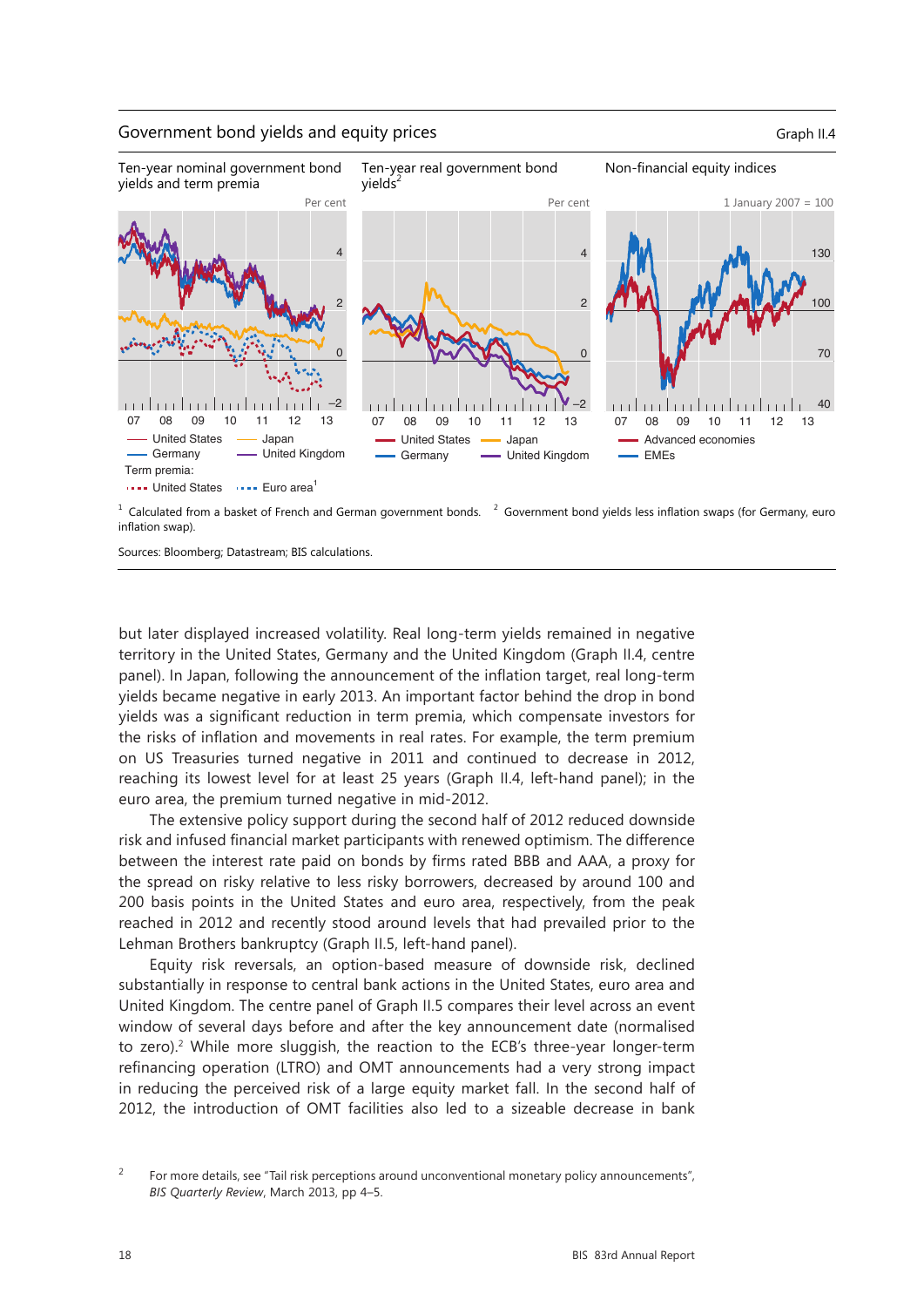#### Selected indicators of risk premia Graph II.5



 $^1$  Difference between the corporate bond rates paid by firms rated BBB and AAA.  $^2$  Normalising the 25 delta risk reversal to 0 on the announcement dates by taking differences between days before and after the announcements and the day of the announcement. For the Federal Reserve, the S&P 500 risk reversal; for the Bank of England, the FTSE 100 risk reversal; for the ECB, the DJ EURO STOXX 50 risk reversal. Announcements and related speeches: for the Federal Reserve, 25 November 2008, 1 December 2008, 16 December 2008, 28 January 2009, 18 March 2009, 10 August 2010, 27 August 2010, 21 September 2010, 15 October 2010, 3 November 2010, 9 August 2011, 21 September 2011, 25 January 2012, 20 June 2012, 1 August 2012, 31 August 2012, 13 September 2012 and 12 December 2012; for the Bank of England, 19 January 2009, 11 February 2009, 5 March 2009, 7 May 2009, 6 August 2009, 5 November 2009, 4 February 2010, 6 October 2011, 9 February 2012 and 5 July 2012; for the ECB, 8 December 2011, 21 December 2011, 29 February 2012, 26 July 2012 and 6 September 2012. <sup>3</sup> Five-year on-the-run credit default swap (CDS) spreads in US dollars; simple average across selected banks. <sup>4</sup> Belgium, France, Germany, Italy, the Netherlands, Portugal and Spain. <sup>5</sup> Brazil, China and Singapore.

Sources: Bank of America Merrill Lynch; Bloomberg; Markit; BIS calculations.

credit default swap (CDS) premia not only in the euro area but also more globally (Graph II.5, right-hand panel). As with the ECB announcements, the reaction of equity risk reversals to the Bank of Japan's new price stability target and Quantitative and Qualitative Monetary Easing programme also had a sizeable impact. Benefiting from both the further easing of monetary policy and the reduction in perceived risks, equity markets in advanced and emerging economies gained around 25% and 10%, respectively, from their trough in 2012 (Graph II.4, right-hand panel). However, recent equity market volatility highlights the fragility of market sentiment while the recovery of the real economy is still in doubt.

#### Credit conditions remained different across countries

Credit conditions varied greatly across countries. Graph II.6 (left-hand panel) shows that, in the context of lower interest rates and stronger domestic demand, total credit (bank loans and bonds) to the private non-financial sector grew in 2012 at a rate above 15% in EMEs. Among major advanced economies, credit grew at a moderate pace in the United States and United Kingdom, while it slackened further in the euro area and declined slightly in Japan.

In the United States, the Senior Loan Officer Opinion Survey on Bank Lending Practices indicated a net easing of banks' standards on commercial and industrial loans to firms (Graph II.6, centre panel) and a reduction in the spread of loan rates over bank funding costs. In the United Kingdom, following a period of tightening,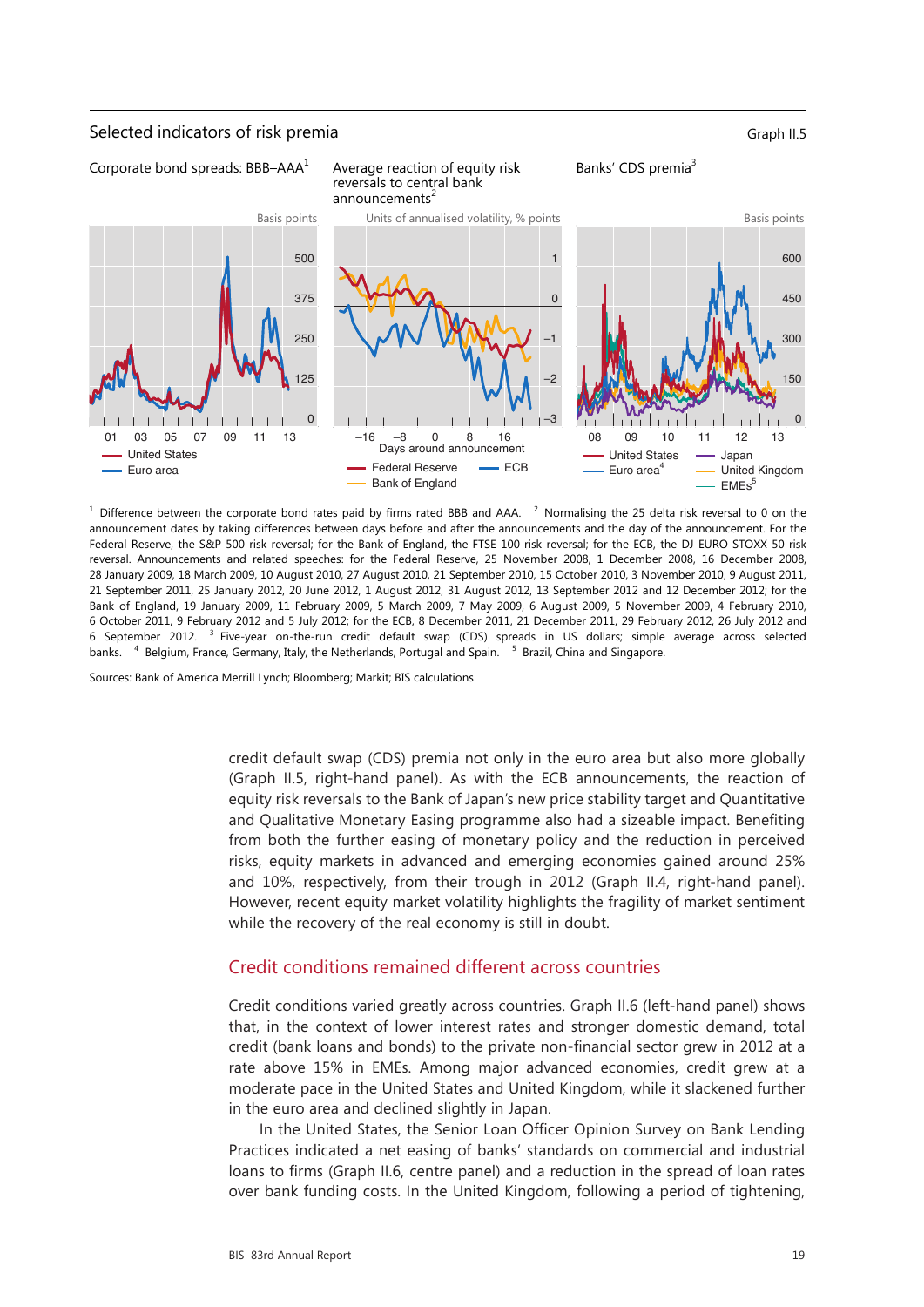#### **Credit conditions** Graph II.6



<sup>1</sup> Weighted average based on the 2005 GDP and PPP exchange rates of Argentina, Brazil, China, the Czech Republic, Hong Kong SAR, Hungary, India, Indonesia, Korea, Malaysia, Mexico, Poland, Russia, Saudi Arabia, Singapore, South Africa, Thailand and Turkey. <sup>2</sup> For the United States, loans to large and middle-sized businesses; for the United Kingdom, loans to all businesses; for the euro area and Japan, loans to large businesses. <sup>3</sup> Fraction of banks that reported having tightened standards ("tightened considerably" or "tightened somewhat") minus the fraction of banks that reported having eased standards ("eased considerably" or "eased somewhat"). A positive net balance indicates a net tightening in credit standards. <sup>4</sup> Weighted percentage of banks reporting tightened credit conditions minus weighted percentage of those reporting eased credit conditions (weights are based on relevant market share). A positive weighted net balance indicates a net tightening in credit standards. <sup>5</sup> Net issuance defined as completed issues minus repayments.

Sources: ECB; Federal Reserve; Datastream; Dealogic; BIS estimates.

banks started to ease credit supply conditions for firms after the introduction of the Funding for Lending Scheme in the second half of 2012. However, the increased availability of credit to the UK corporate sector came mainly from non-bank financing. Net non-financial corporate bond issuance almost doubled in 2012 relative to the average of the previous five years (Graph II.6, right-hand panel).

The reduction of credit growth in the euro area reflected not only the weakness of demand, but also relatively tight bank supply conditions. The responses to the euro area bank lending survey indicated a tightening of lending standards on loans to firms (Graph II.6, centre panel). In the second half of 2012, the tightening was mostly attributed to pessimism regarding the economic outlook, which particularly affected banks in the euro area periphery. In contrast to the continued tightening of bank credit conditions, the easing of the tensions in sovereign debt markets and the reduction of perceived risk had a positive impact on the net issuance of corporate bonds (Graph II.6, right-hand panel).

In Japan, although credit supply conditions remained accommodative, total credit to the private non-financial sector declined slightly in 2012 (and stagnated in real terms). However, figures for the first quarter of 2013 indicate an increase in bank credit, mainly related to stronger demand from firms for working capital and financing for mergers and acquisitions.

### Global financial spillovers

While monetary policy easing has helped to sustain economic activity in advanced economies, it may also have had significant financial effects on other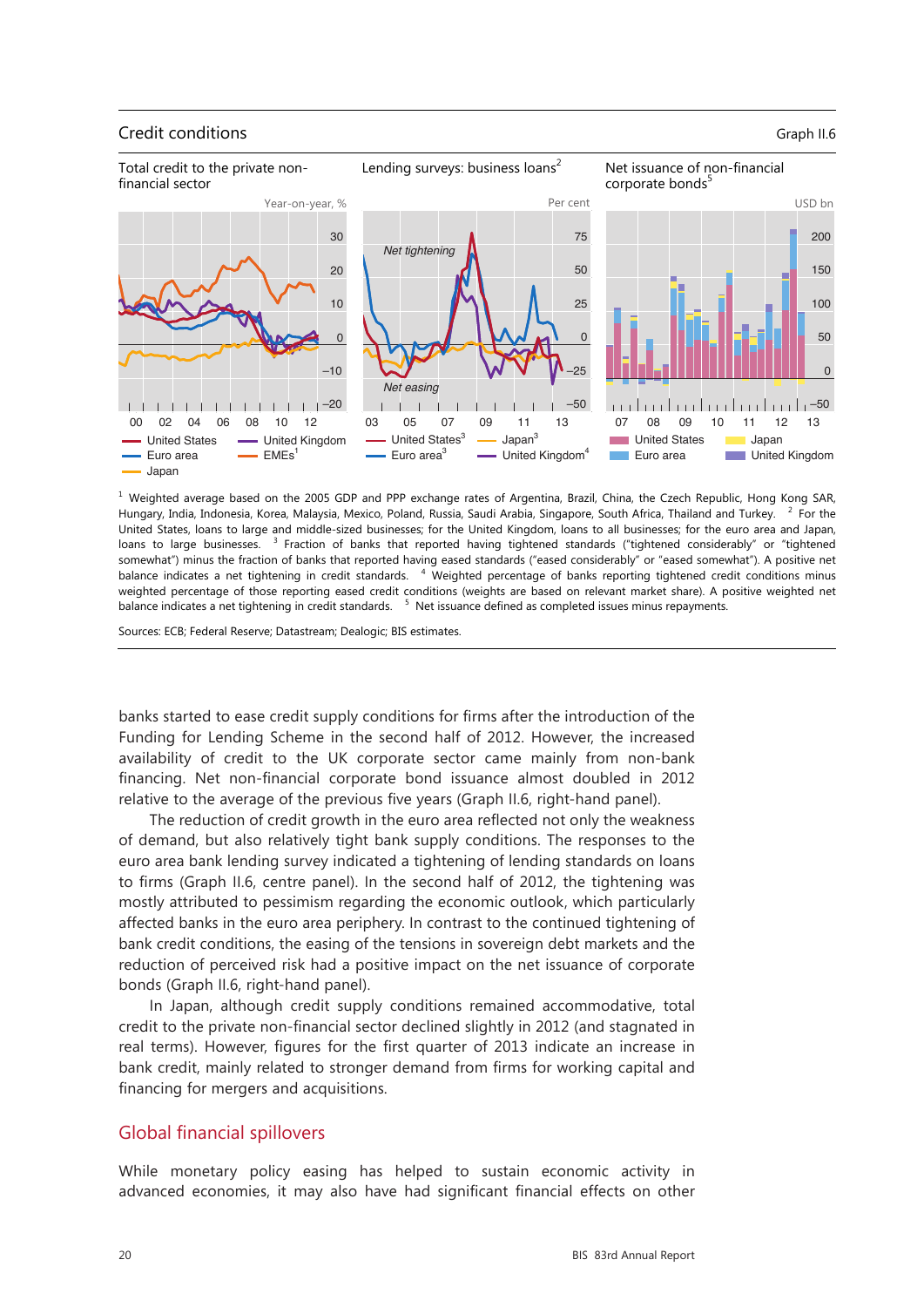countries.3 The substantial fall in government bond yields in many advanced economies is likely to have encouraged capital flows to fast-growing EMEs and smaller advanced economies and put upward pressure on their currencies. Since the beginning of 2013, net capital inflows have increased sharply, especially in emerging Asia (Graph II.7, first panel), equalling the previous peak of late 2010. With increasing demand for emerging market bonds, their spread over US Treasuries decreased by more than 1 percentage point during the past year (Graph II.7, second panel).

With highly accommodative monetary policy in advanced economies, a weak external demand environment and the return of significant capital flows, the past months have seen increased concern about movements in exchange rates. Between September 2012 and May 2013, the Japanese real effective exchange rate depreciated by more than 20%, returning to its 2007 level. Evaluated over the last decade, the depreciation of the Japanese real effective exchange rate is similar to that experienced by the United States (Graph II.7, third panel). In contrast, the real effective exchange rates of China and commodity-producing countries such as Australia and Canada appreciated by around 25% compared with the pre-crisis



<sup>1</sup> Sums across equity and bond markets in major economies in each region. Data cover net portfolio flows (adjusted for exchange rate changes) to dedicated funds for individual EMEs and to EME funds for which a country or at least a regional decomposition is available. The dashed lines represent the average over the period shown. CEE = central and eastern Europe.  $2$  Bank of America Merrill Lynch indices: for EME government bonds, Emerging Markets External Debt Sovereign Index; for US government bonds, US Treasury Master Index; for EME corporate bonds, Emerging Markets Corporate Plus Index. <sup>3</sup> In terms of relative consumer prices; an increase indicates an appreciation against a broad basket of currencies. <sup>4</sup> Simple average of the Australian dollar and the Canadian dollar.  $5$  ECB real harmonised competitiveness indicator based on the effective exchange rate vis-à-vis major trading partners and other euro area members, deflated by unit labour costs. An increase indicates a decrease in cost competitiveness. <sup>6</sup>  $\sim$ <sup>6</sup> Simple average of Greece, Ireland and Portugal.

Sources: ECB; Bank of America Merrill Lynch; EPFR; BIS.

<sup>3</sup> See J Caruana, "International monetary policy interactions: challenges and prospects", speech at the CEMLA-SEACEN conference on "The role of central banks in macroeconomic and financial stability: the challenges in an uncertain and volatile world", Punta del Este, Uruguay, 16 November 2012.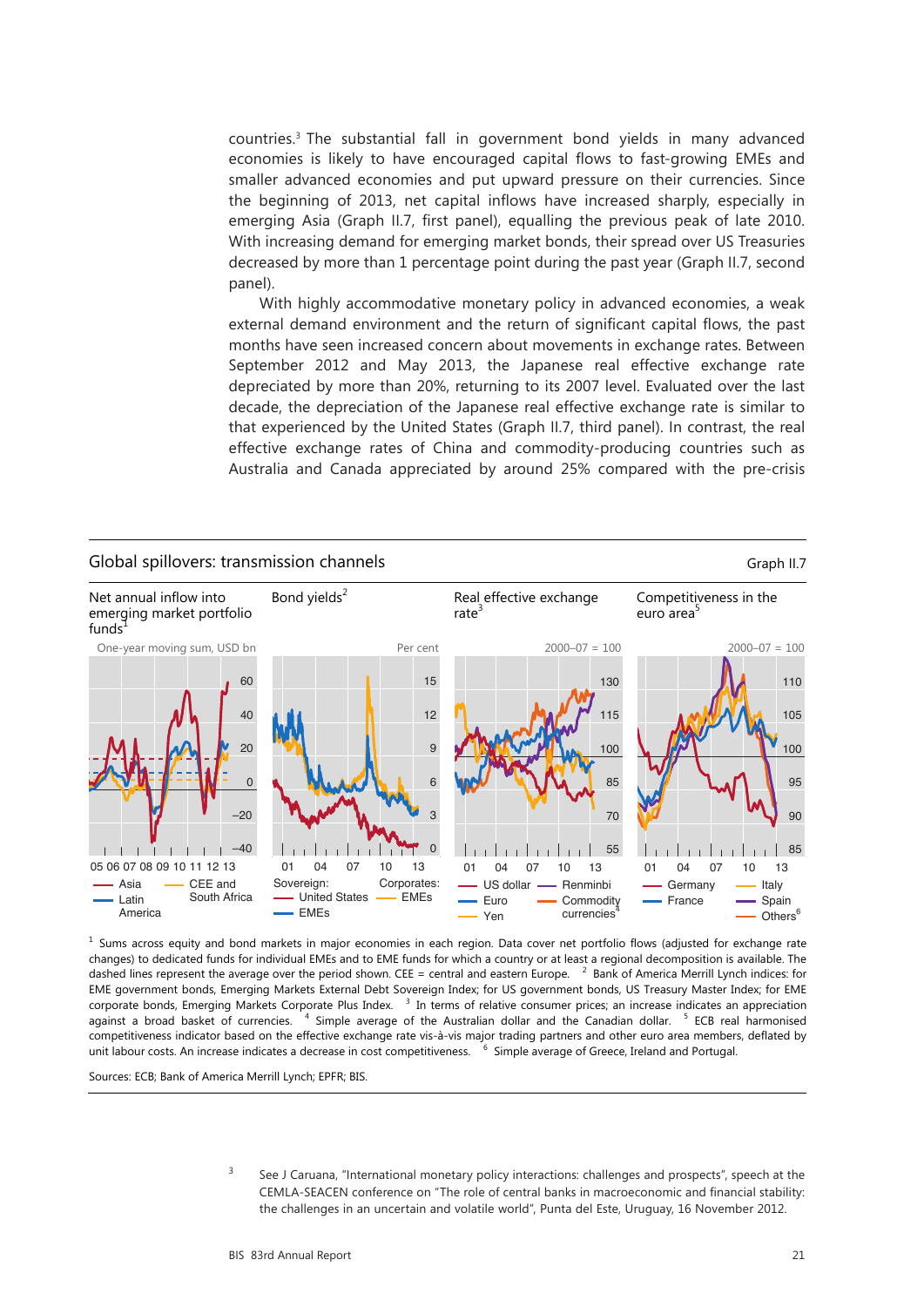## Annual changes in foreign exchange reserves

In billions of US dollars Table II.1

|                                      | At current exchange rates |                  |                |                |                |       | Memo: Amounts<br>outstanding |
|--------------------------------------|---------------------------|------------------|----------------|----------------|----------------|-------|------------------------------|
|                                      | 2007                      | 2008             | 2009           | 2010           | 2011           | 2012  | (Dec 2012)                   |
| World                                | 1,451                     | 642              | 819            | 1,100          | 940            | 746   | 10,950                       |
| Advanced economies <sup>1</sup>      | 99                        | 61               | 83             | 194            | 269            | 195   | 2,232                        |
| <b>United States</b>                 | 5                         | $\overline{4}$   | 1              | 2              | $-0$           | $-2$  | 50                           |
| Euro area                            | 19                        | $-1$             | $-8$           | 13             | $\mathbf{1}$   | 12    | 220                          |
| Japan                                | 73                        | 55               | $-7$           | 39             | 185            | $-28$ | 1,194                        |
| Switzerland                          | $\overline{7}$            | $\boldsymbol{0}$ | 47             | 126            | 54             | 197   | 468                          |
| Asia                                 | 695                       | 410              | 715            | 651            | 424            | 239   | 5,351                        |
| China                                | 462                       | 418              | 453            | 448            | 334            | 130   | 3,312                        |
| Chinese Taipei                       | $\overline{4}$            | 21               | 56             | 34             | $\overline{4}$ | 18    | 403                          |
| Hong Kong SAR                        | 19                        | 30               | 73             | 13             | 17             | 32    | 317                          |
| India                                | 96                        | $-20$            | 12             | $\overline{9}$ | $-5$           | $-1$  | 262                          |
| Indonesia                            | 14                        | $-5$             | 11             | 29             | 14             | 2     | 106                          |
| Korea                                | 23                        | $-61$            | 65             | 22             | 11             | 19    | 317                          |
| Malaysia                             | 19                        | $-10$            | $\overline{2}$ | $\overline{9}$ | 27             | 6     | 135                          |
| Philippines                          | 10                        | $\overline{3}$   | 4              | 16             | 12             | 6     | 72                           |
| Singapore                            | 27                        | 11               | 12             | 38             | 12             | 21    | 257                          |
| Thailand                             | 20                        | 23               | 25             | 32             | $-0$           | 6     | 171                          |
| Latin America <sup>2</sup>           | 127                       | 42               | 25             | 81             | 97             | 51    | 694                          |
| Argentina                            | 14                        | $\boldsymbol{0}$ | $-1$           | 4              | $-7$           | $-3$  | 37                           |
| <b>Brazil</b>                        | 94                        | 13               | 39             | 49             | 63             | 19    | 362                          |
| Chile                                | $-3$                      | 6                | $\mathbf{1}$   | $\overline{2}$ | 14             | $-0$  | 40                           |
| Mexico                               | 11                        | 8                | $\Omega$       | 21             | 23             | 16    | 153                          |
| Venezuela                            | $-5$                      | $\overline{9}$   | $-15$          | $-8$           | $-3$           | $-0$  | 6                            |
| CEE <sup>3</sup>                     | 42                        | $\sqrt{6}$       | 13             | 14             | $\mathsf{3}$   | 15    | 275                          |
| Middle East <sup>4</sup>             | 108                       | 150              | $-29$          | 50             | 88             | 151   | 817                          |
| Russia                               | 171                       | $-56$            | $-5$           | 27             | 8              | 32    | 473                          |
| Memo: Net oil exporters <sup>5</sup> | 331                       | 144              | $-62$          | 107            | 141            | 222   | 1,785                        |

<sup>1</sup> Countries shown plus Australia, Canada, Denmark, Iceland, New Zealand, Sweden and the United Kingdom. <sup>2</sup> Countries shown plus Colombia and Peru. <sup>3</sup> Central and eastern Europe: Bulgaria, Croatia, the Czech Republic, Estonia, Hungary, Latvia, Lithuania, Poland, Romania, Slovakia and Slovenia.    <sup>4</sup>   Kuwait, Libya, Qatar and Saudi Arabia.    <sup>5</sup> Algeria, Angola, Kazakhstan, Mexico, Nigeria, Norway, Russia, Venezuela and the Middle East.

Sources: IMF, *International Financial Statistics*; Datastream; national data.

average (2000–07). Against this backdrop of large movements in exchange rates, the G20 finance ministers and central bank Governors affirmed their commitment not to target exchange rates for competitive purposes.4

<sup>4</sup> See the communiqué of 16 February 2013: http://www.g20.org/load/781209773.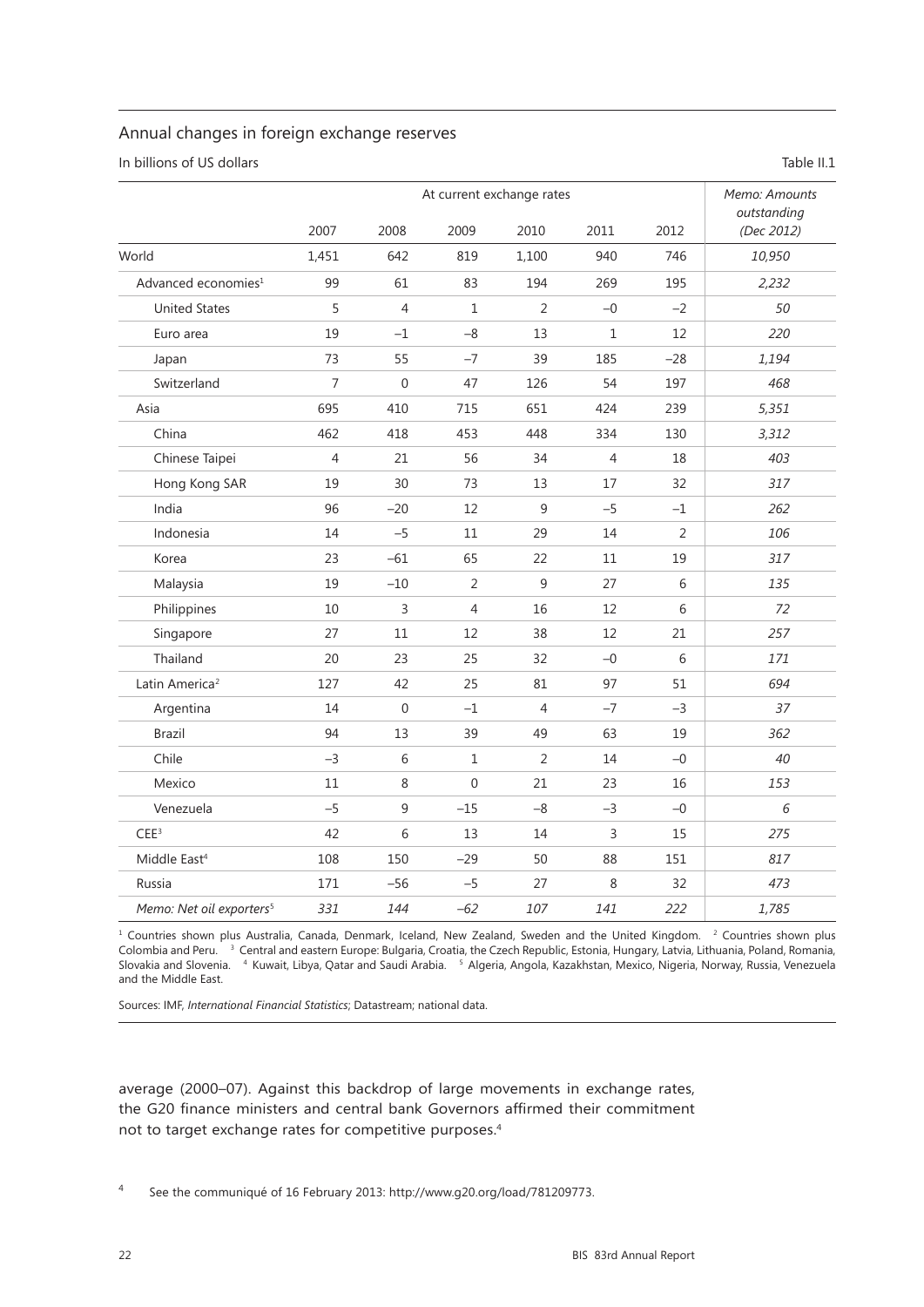The euro area real effective exchange rate is around its pre-crisis average. Within the single currency area, real exchange rates based on unit labour costs indicate that Germany still shows a large gain in competitiveness compared with the pre-crisis average, although Greece, Ireland, Portugal and Spain have substantially narrowed the gap vis-à-vis Germany since 2008 (Graph II.7, last panel). In contrast, France and Italy have not experienced any improvement in competitiveness relative to Germany since the financial crisis.

For some countries, official intervention in currency markets can be an important instrument to lean against upward exchange rate pressures and to offset the impact of capital flows. In 2012, global foreign reserves amounted to more than \$10 trillion, an all-time high (Table II.1). Economies with fixed exchange rate regimes (eg Hong Kong SAR and Middle East oil-exporting economies) continued to accumulate reserves at a rapid pace. Other countries – including Korea, Mexico and, in particular, Switzerland – also added significantly to their reserves.

In addition to direct intervention, countries have used indirect measures to manage spillovers from low interest rates in advanced economies.<sup>5</sup> In particular, over the past few years some EMEs have taken actions which can be considered as both macroprudential (ie addressing systemic risk in the financial sector) and capital flow management measures (ie affecting capital inflows and thereby the exchange rate).

## Private non-financial sector debt is still high

Both as a legacy of the pre-crisis financial boom and as a result of low global interest rates since, the debt of the private non-financial sector (households and

### Private non-financial sector debt



As a percentage of GDP Graph II.8

 $1$  From Q1 2011, total private non-financial sector debt is approximated using bank debt of the private non-financial sector.  $2$  Simple averages.  $3$  China (from Q4 1987), Hong Kong SAR, India, Indonesia, Korea, Malaysia (from Q4 1991), Singapore (from Q1 1991) and Thailand. <sup>4</sup> Argentina, Brazil (from Q4 1994), the Czech Republic (from Q3 1994), Hungary, Mexico, Poland (from Q1 1992), Russia (from Q2 1995), South Africa and Turkey.

Sources: IMF, *International Financial Statistics*; OECD; Datastream; national data; BIS calculations.

<sup>5</sup> See "The influence of external factors on monetary policy frameworks and operations", *BIS Papers*, no 57, October 2011.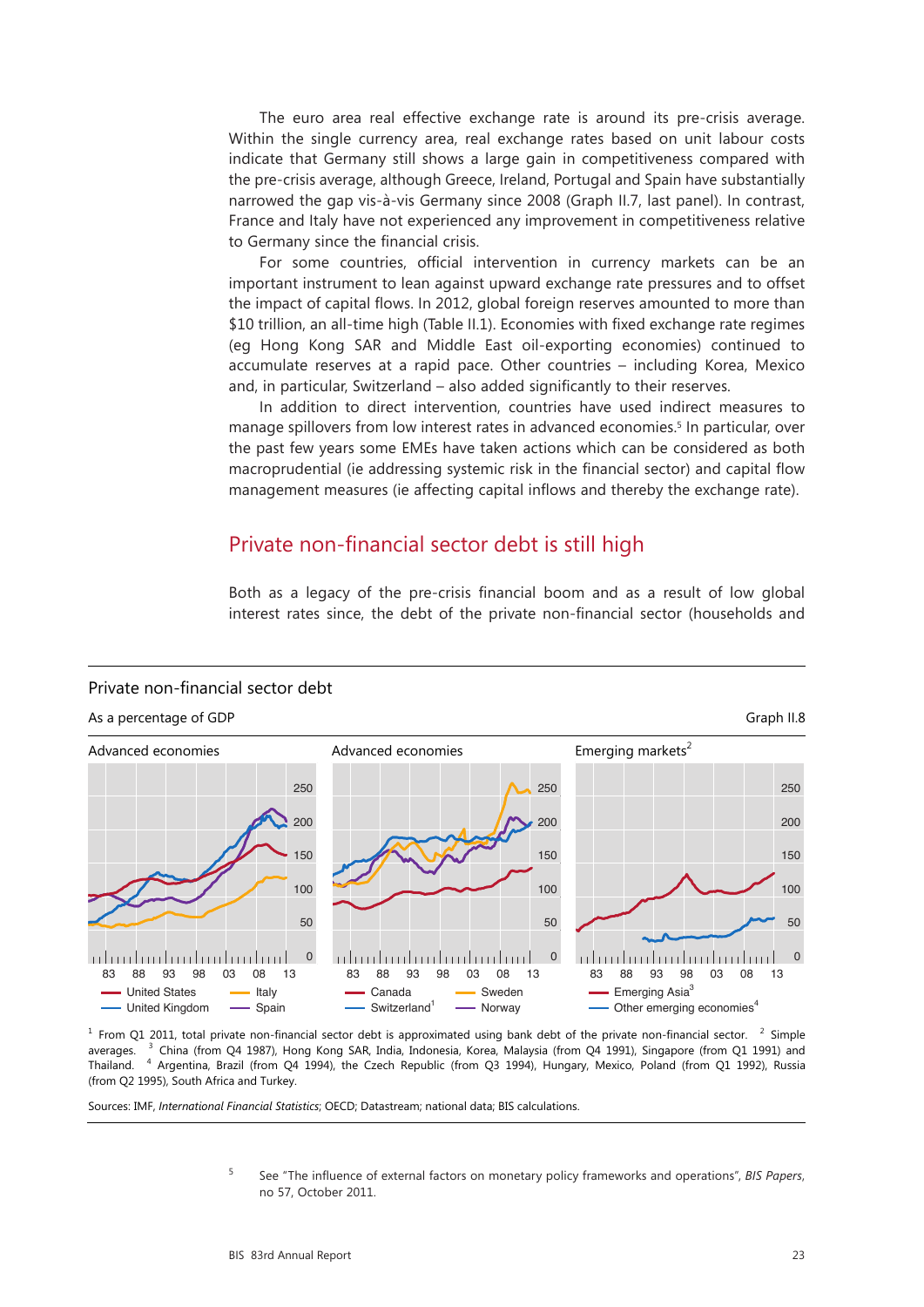non-financial firms) remains at a high level.<sup>6</sup> Some advanced economies experienced a significant accumulation of debt and misallocation of resources in the boom. In these countries, private non-financial sector debt-to-GDP ratios remain close to historically high levels (Graph II.8, left-hand panel), as weak growth has impeded the repair of private sector balance sheets.7 In other advanced economies less affected by the crisis, low global interest rates following the crisis have encouraged a significant build-up in private debt-to-GDP ratios (Graph II.8, centre panel). In emerging Asia, on average, private debt in relation to GDP remains below the levels in advanced economies, but it is trending towards the peak reached before the Asian financial crisis of the late 1990s (Graph II.8, right-hand panel).

The differences across countries can also be seen in the left-hand panel of Graph II.9, which plots the growth of GDP against that of debt in real terms over the period 2007–12 for 33 advanced and emerging market economies. The 45° line divides the countries into two groups: the vast majority (27) are located above the line and have experienced an increase in their private debt-to-GDP ratio since the global financial crisis. Within this group, a significant number of countries – predominantly in the euro area – are located towards the left of the vertical axis and are characterised by an increase in their private debt-to-GDP ratio that is at

Private non-financial sector debt, GDP and property prices $<sup>1</sup>$ </sup>



AU = Australia; CA = Canada; CN = China; CZ = Czech Republic; DE = Germany; FI = Finland; FR = France; GR = Greece; HK = Hong Kong SAR; HU = Hungary; ID = Indonesia; IT = Italy; KR = Korea; MX = Mexico; MY = Malaysia; NO = Norway; PL = Poland; PT = Portugal; SE = Sweden; TH = Thailand; TR = Turkey; US = United States.

 $1$  The solid line represents the 45° line. The data are deflated using the GDP deflator. For Switzerland from Q1 2011, total private nonfinancial sector and household debt is approximated using bank debt of the private non-financial sector.  $2$  Australia, Canada, Denmark, Japan, New Zealand, Norway, Sweden, Switzerland, the United Kingdom and the United States. <sup>3</sup> Austria, Belgium, Finland, France, Germany, Greece, Italy, the Netherlands, Portugal and Spain. <sup>4</sup> China, the Czech Republic, Hong Kong SAR, Hungary, Indonesia, Korea, Malaysia, Mexico, Poland, Russia, South Africa, Thailand and Turkey. <sup>5</sup> Excludes New Zealand. <sup>6</sup> Excludes Malaysia, Russia and South Africa.

Sources: ECB; IMF, *International Financial Statistics*; OECD; Datastream; national data; BIS calculations.

 $6$  For an analysis of government debt and fiscal sustainability, see Chapter IV.

<sup>&</sup>lt;sup>7</sup> See J Caruana, "Central banking in a balance sheet recession", panel remarks at the Board of Governors of the Federal Reserve System conference on "Central banking: before, during and after the crisis", Washington, 23–24 March 2012.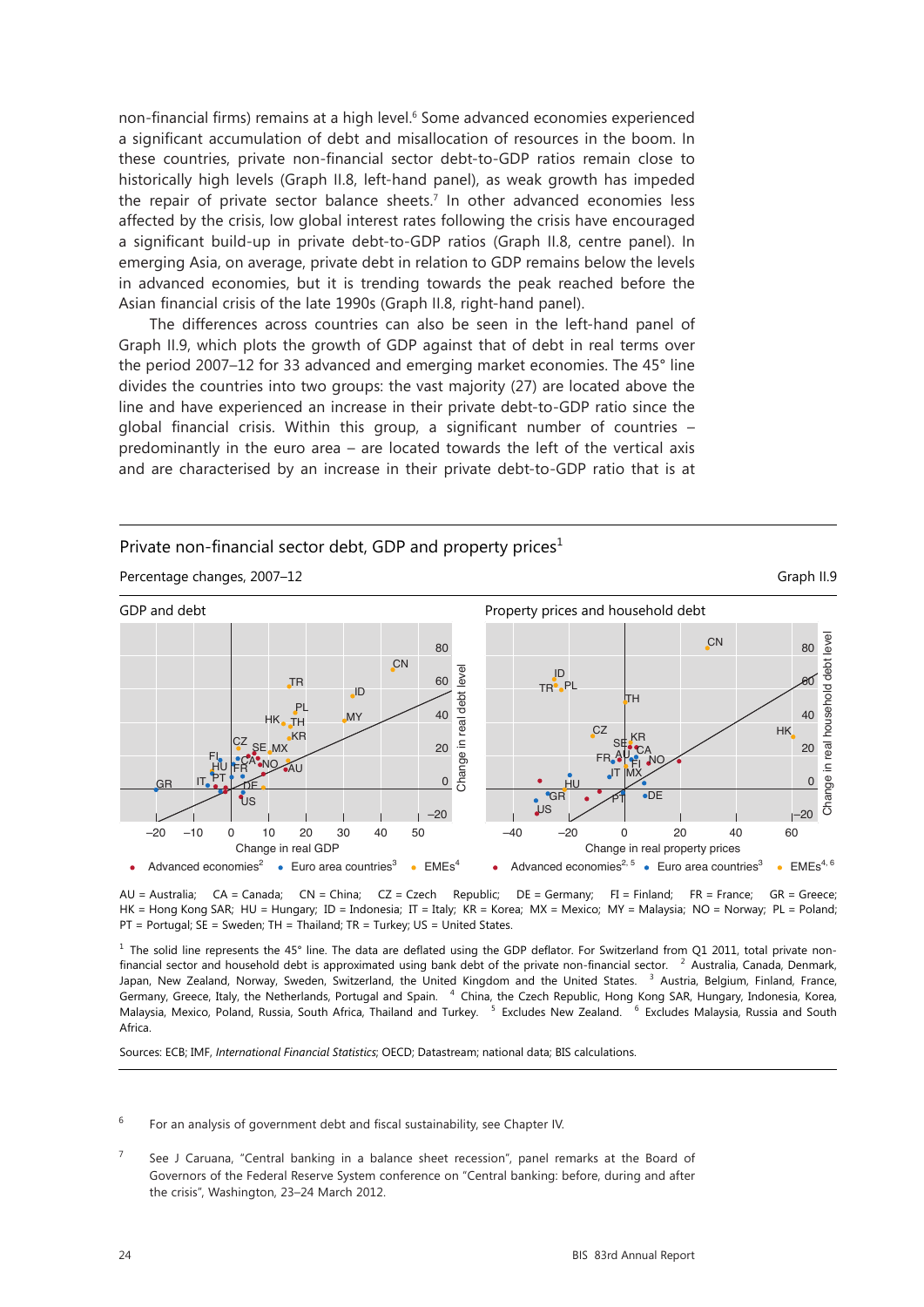#### Private non-financial sector debt service ratios $<sup>1</sup>$ </sup>



AT = Austria; AU = Australia; BE = Belgium; CA = Canada; CH = Switzerland; DE = Germany; DK = Denmark; ES = Spain; FI = Finland; FR = France; GB = United Kingdom; GR = Greece; IT = Italy; JP = Japan; NL = Netherlands; NO = Norway; NZ = New Zealand; PT = Portugal; SE = Sweden; US = United States.

 $<sup>1</sup>$  Defined as interest payments plus amortisation divided by GDP.  $<sup>2</sup>$  End-of-year or latest available.</sup></sup>

Sources: Reserve Bank of Australia; ECB; Federal Reserve; IMF, *International Financial Statistics*; OECD; Datastream; national data; BIS calculations.

> least partly due to a drop in economic activity. At the other end of the spectrum are countries – mostly emerging market economies, but also some smaller advanced economies – that were not affected so significantly by the crisis and have accumulated debt at a faster pace than the increase in GDP.

> Studies have shown that a deviation of the debt-to-GDP ratio from its trend can create vulnerabilities, especially if combined with large increases in asset prices.<sup>8</sup> The right-hand panel of Graph II.9 plots the change in real residential property prices against the change in household real debt across countries in the period 2007–12. Most of the countries lie above the 45° line: household debt has increased at a faster rate than property prices, and in some countries, such as Indonesia, Poland and Turkey, property prices have decreased alongside strong household debt growth.

> While a large change in the debt-to-GDP ratio can indicate either a debt overhang or a build-up of financial risks, this does not take monetary policy conditions into account to evaluate debt sustainability. Therefore, it is helpful to analyse the debt service ratio, defined as interest payments and amortisations divided by GDP. The deviation of the debt service ratio from its historical average has been found to perform well as a predictor of the severity of recessions and as an early warning signal for banking crises.<sup>9</sup>

> The grey bars in Graph II.10 plot the private debt service ratio at the end of 2012. For the majority of the economies shown (17 out of 20), debt service ratios are above their 1995–2007 averages (brown bars). Sweden has the highest debt

<sup>8</sup> See eg C Borio and P Lowe, "Asset prices, financial and monetary stability: exploring the nexus", *BIS Working Papers*, no 114, July 2002.

<sup>&</sup>lt;sup>9</sup> See M Drehmann and M Juselius, "Do debt service costs affect macroeconomic and financial stability?", *BIS Quarterly Review*, September 2012, pp 21–35. We exclude EMEs from the analysis because of their different stages of financial development.